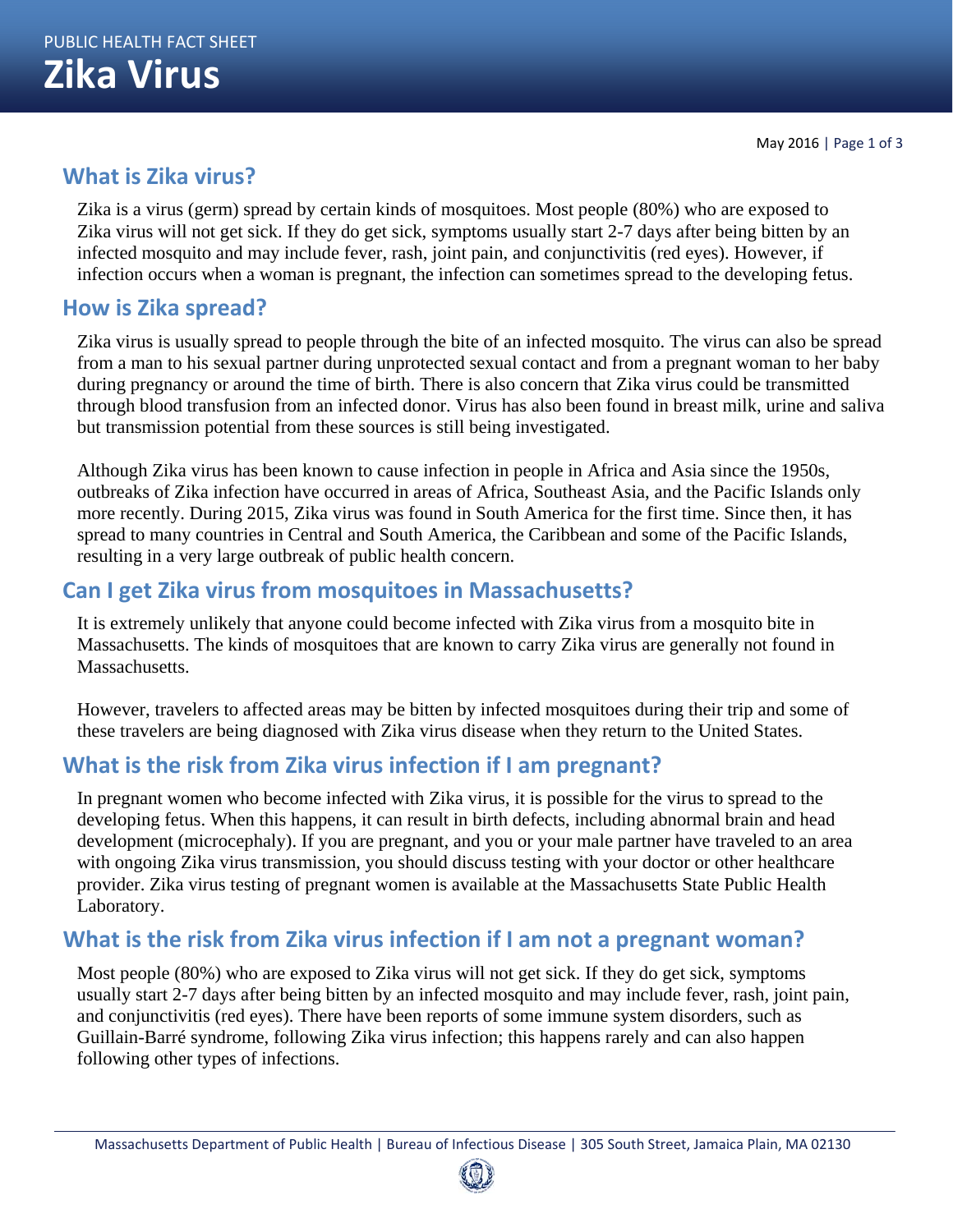## **Am I at risk for Zika virus?**

At this time, only people traveling to places with ongoing Zika virus outbreaks or engaging in sexual activity with someone who has traveled to these places are at risk for getting the infection. If you or your partner is planning on traveling, you should check the Centers for Disease Control and Prevention website for information about where Zika virus is occurring: http://wwwnc.cdc.gov/travel/notices.

#### **If I am pregnant, how should I protect myself from Zika virus disease?**

**Until more is known, pregnant women and couples trying to become pregnant should postpone travel to areas where Zika virus transmission is ongoing.** Pregnant women who do travel to one of these areas should talk to their doctor or other healthcare provider first and take great care to avoid mosquito bites during the trip. Further travel advice for pregnant women is available at this CDC website: http://www.cdc.gov/zika/pdfs/zika-pregnancytravel.pdf.

Since Zika virus can also be spread by a man to his sexual partner, if your male partner has traveled to an area with ongoing Zika outbreak you should use condoms correctly and consistently every time while engaging in any form of sexual activity OR not have sex during the pregnancy.

### **Should I wait before trying to get pregnant?**

If you are trying to become pregnant and have potentially been exposed to Zika virus through travel or sexual activity, the Centers for Disease Control and Prevention has provided suggested time periods to wait before trying to become pregnant. **You should consult with your doctor or other healthcare provider for more information.**

|                  | Women                                | Men                                  |
|------------------|--------------------------------------|--------------------------------------|
| Zika symptoms    | Wait at least 8 weeks after          | Wait at least 6 months after         |
|                  | symptoms start                       | symptoms start                       |
| No Zika symptoms | Wait at least 8 weeks after exposure | Wait at least 8 weeks after exposure |

**Note**: These recommendations are current as of May 2, 2016 and are subject to change. Remember to check www.cdc.gov/zika or talk with your healthcare provider for the most current information.

#### **Is there any treatment for Zika virus?**

There is no specific treatment for Zika virus infections, but most people do not become seriously ill and recover quickly. If you are pregnant and are bitten by mosquitoes while traveling in an area with Zika virus or had sexual contact without a condom with a male partner who has traveled there, you should contact your prenatal care provider.

Zika virus testing is available and recommended for pregnant women with possible Zika virus exposure. If testing confirms that she was exposed to Zika virus, her prenatal care provider may make recommendations for additional monitoring of the woman and her developing fetus.